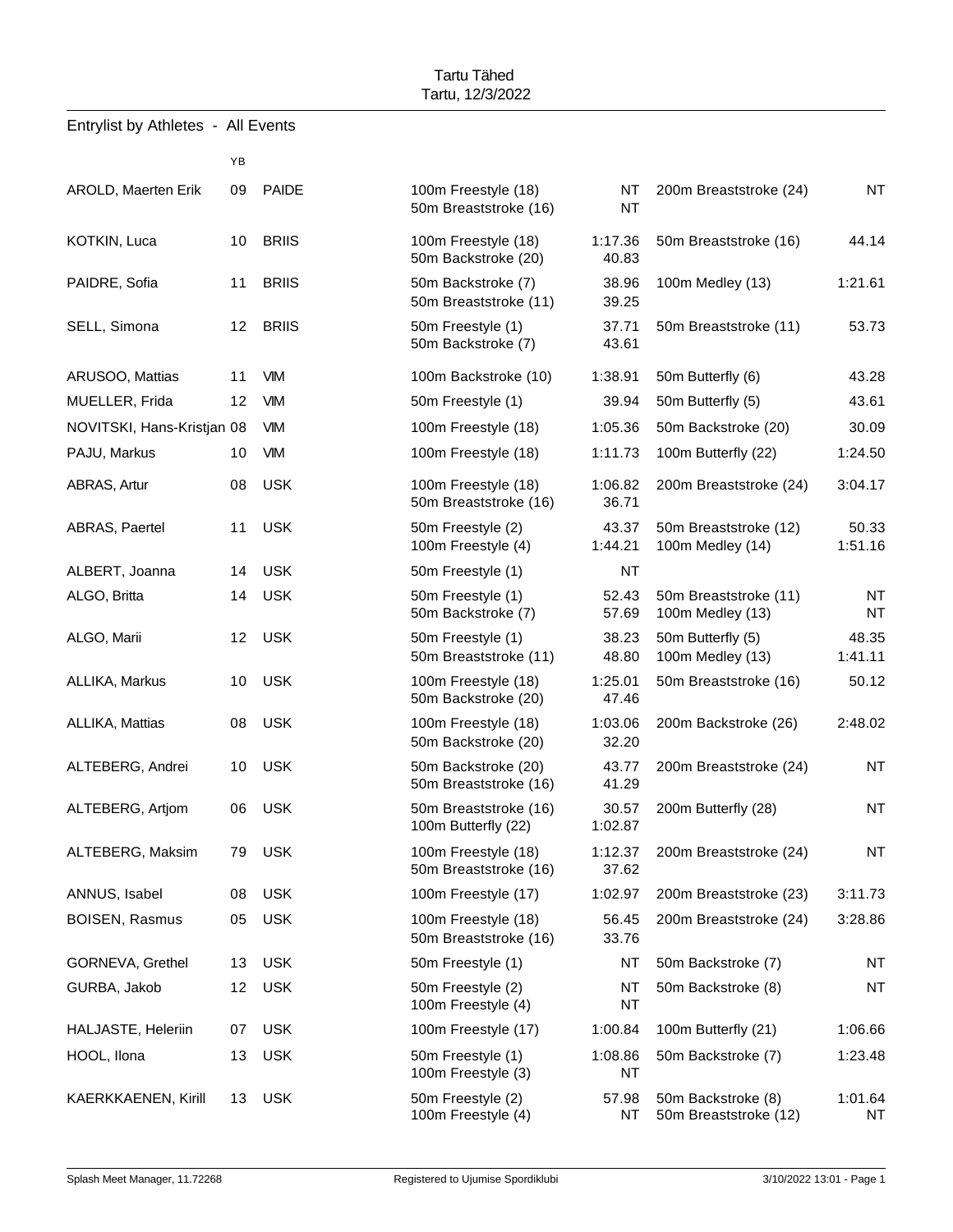| Entrylist by Athletes - All Events |                 |            |                                                                  |                           |                                             |                      |
|------------------------------------|-----------------|------------|------------------------------------------------------------------|---------------------------|---------------------------------------------|----------------------|
|                                    | YB              |            |                                                                  |                           |                                             |                      |
| KAZAREVSKI, Nikita                 | 06              | <b>USK</b> | 50m Backstroke (20)<br>50m Breaststroke (16)                     | 34.99<br>31.01            | 200m Breaststroke (24)                      | 2:52.88              |
| KESKUELA, Siim                     | 07              | <b>USK</b> | 100m Freestyle (18)<br>50m Backstroke (20)                       | 53.34<br><b>NT</b>        | 200m Backstroke (26)                        | 2:11.22              |
| <b>KESPERI, Richard</b>            | 12              | <b>USK</b> | 50m Freestyle (2)<br>100m Freestyle (4)                          | 35.57<br>1:20.10          | 50m Breaststroke (12)<br>100m Medley (14)   | 56.39<br>1:37.29     |
| KIRSIMAA, Gregor Henrik 09         |                 | <b>USK</b> | 100m Freestyle (18)<br>50m Backstroke (20)                       | 1:09.35<br>37.32          | 200m Backstroke (26)                        | <b>NT</b>            |
| KLIIMAN, Karl Marten               | 12 <sup>°</sup> | <b>USK</b> | 50m Freestyle (2)<br>100m Freestyle (4)                          | 47.86<br>1:45.61          | 50m Backstroke (8)<br>50m Breaststroke (12) | <b>NT</b><br>54.60   |
| KOGER, Eliise                      | 13              | <b>USK</b> | 50m Freestyle (1)<br>100m Freestyle (3)                          | 1:06.38<br><b>NT</b>      | 50m Backstroke (7)                          | 1:06.34              |
| KOGER, Kristofer                   |                 | 12 USK     | 50m Freestyle (2)<br>50m Backstroke (8)<br>50m Breaststroke (12) | 37.77<br>44.38<br>51.32   | 50m Butterfly (6)<br>100m Medley (14)       | 50.40<br>1:37.36     |
| KOIKER, Paul Jakob                 | 13              | <b>USK</b> | 50m Freestyle (2)<br>100m Freestyle (4)                          | NT<br><b>NT</b>           | 50m Backstroke (8)                          | <b>NT</b>            |
| KRUUS, Oskar                       | 14              | <b>USK</b> | 50m Freestyle (2)<br>1:01.35<br>100m Freestyle (4)<br><b>NT</b>  |                           | 50m Backstroke (8)                          | 1:06.27              |
| KULAK, Dominik                     | 14              | <b>USK</b> | 50m Freestyle (2)<br>50m Backstroke (8)                          | 1:10.06<br>1:07.60        | 100m Backstroke (10)                        | <b>NT</b>            |
| KUTSAREVA, Diana                   | 97              | <b>USK</b> | 50m Backstroke (19)<br>50m Breaststroke (15)                     | 31.67<br>34.21            | 200m Butterfly (27)                         | 2:31.15              |
| KUTSINSKI, Milan                   | 13              | <b>USK</b> | 50m Freestyle (2)<br>100m Freestyle (4)<br>50m Backstroke (8)    | 37.16<br>1:30.87<br>44.00 | 100m Backstroke (10)<br>100m Medley (14)    | 1:33.86<br><b>NT</b> |
| LESSING, Gerd Johan                | 09              | <b>USK</b> | 100m Freestyle (18)<br>100m Butterfly (22)                       | 1:04.48<br>1:16.12        | 200m Butterfly (28)                         | <b>NT</b>            |
| LIIVAMAEE, Karl                    |                 | 14 USK     | 50m Freestyle (2)<br>50m Backstroke (8)                          | 1:02.72<br>1:10.48        | 50m Breaststroke (12)                       | 1:15.08              |
| LUIK, Leevi-Liset                  | 08              | <b>USK</b> | 100m Freestyle (17)<br>200m Backstroke (25)                      | 1:12.09<br>NT             | 100m Butterfly (21)                         | 1:26.02              |
| MADDISON, Helena                   | 09              | <b>USK</b> | 50m Breaststroke (15)<br>100m Butterfly (21)                     | 40.49<br>1:17.57          | 200m Butterfly (27)                         | 3:00.91              |
| MADDISON, Rasmus                   | 11              | <b>USK</b> | 50m Freestyle (2)<br>100m Freestyle (4)<br>50m Backstroke (8)    | 33.68<br>1:17.32<br>40.45 | 100m Backstroke (10)<br>100m Medley (14)    | 1:25.80<br>1:29.03   |
| MAENNA, Oskar                      | 07              | <b>USK</b> | 100m Freestyle (18)                                              | NT                        | 100m Butterfly (22)                         | 1:06.86              |
| MERILAINE, Maribel                 | 12              | <b>USK</b> | 50m Freestyle (1)<br>50m Backstroke (7)                          | NT<br>ΝT                  | 100m Backstroke (9)                         | <b>NT</b>            |
| METSA, Aap Valter                  | 05              | <b>USK</b> | 100m Freestyle (18)<br>200m Backstroke (26)                      | 53.94<br>2:27.21          | 100m Butterfly (22)                         | 1:00.46              |
| MICHELSON, Sebastian 10            |                 | <b>USK</b> | 100m Freestyle (18)<br>50m Backstroke (20)                       | 1:15.03<br>41.12          | 200m Backstroke (26)                        | <b>NT</b>            |
| NEIER, Emma Elise                  | 09              | <b>USK</b> | 100m Freestyle (17)                                              | 1:07.66                   | 200m Butterfly (27)                         | 3:25.02              |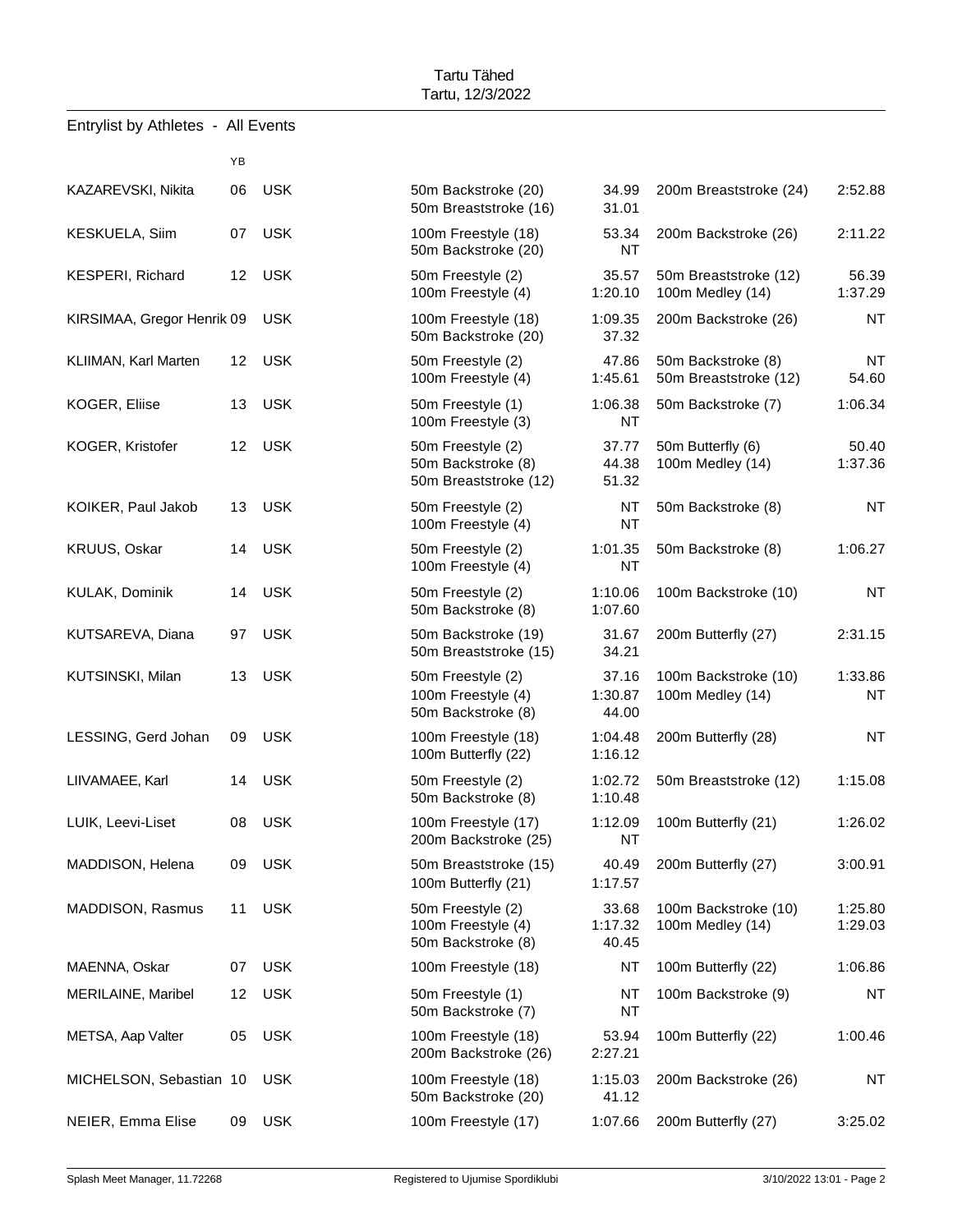|                     | YB              |            |                                                                   |                           |                                               |                        |
|---------------------|-----------------|------------|-------------------------------------------------------------------|---------------------------|-----------------------------------------------|------------------------|
| OTT, Karl-Eric      | 08              | <b>USK</b> | 50m Backstroke (20)<br>200m Backstroke (26)                       | 29.08<br>2:13.29          | 50m Breaststroke (16)                         | 34.43                  |
| OTTAS, Marten       | 13              | <b>USK</b> | 50m Freestyle (2)<br>100m Freestyle (4)                           | 47.14<br>NT               | 50m Backstroke (8)<br>100m Backstroke (10)    | 52.62<br><b>NT</b>     |
| PAESLANE, Monika    | 13 <sup>°</sup> | <b>USK</b> | 50m Freestyle (1)<br>100m Backstroke (9)<br>50m Breaststroke (11) | 39.16<br>1:44.28<br>51.17 | 50m Butterfly (5)<br>200m Butterfly (27)      | 43.15<br>LT,EXH        |
| PAJU, Thristo       | 09              | <b>USK</b> | 100m Freestyle (18)<br>50m Breaststroke (16)                      | 1:13.39<br>41.74          | 200m Breaststroke (24)                        | <b>NT</b>              |
| PALLOSON, Hanna     | 10              | <b>USK</b> | 100m Freestyle (17)<br>50m Backstroke (19)                        | 1:13.28<br>40.98          | 200m Backstroke (25)                          | 3:21.48                |
| PALUSOO, Kirke      | 13              | <b>USK</b> | 50m Freestyle (1)<br>100m Freestyle (3)                           | 46.14<br>1:58.73          | 50m Backstroke (7)                            | 54.70                  |
| PENT, Mihkel        | 05              | <b>USK</b> | 100m Freestyle (18)<br>100m Butterfly (22)                        | 54.87<br>1:00.40          | 200m Butterfly (28)                           | <b>NT</b>              |
| PETTAI, Kennet      | 13              | <b>USK</b> | 50m Freestyle (2)                                                 | NT                        | 50m Backstroke (8)                            | <b>NT</b>              |
| PIRNIPUU, Ron Einar | 12 <sup>°</sup> | <b>USK</b> | 50m Freestyle (2)<br>50m Backstroke (8)<br>50m Breaststroke (12)  | 39.03<br>44.50<br>1:00.26 | 50m Butterfly (6)<br>100m Medley (14)         | 50.62<br><b>NT</b>     |
| POVVAT, Mirtel Mia  | 13              | <b>USK</b> | 50m Freestyle (1)<br>50m Backstroke (7)                           | NT<br><b>NT</b>           | 50m Breaststroke (11)                         | <b>NT</b>              |
| PRIKS, Robin        | 10              | <b>USK</b> | 50m Backstroke (20)<br>50m Breaststroke (16)                      | 34.65<br>37.63            | 200m Breaststroke (24)                        | 3:23.14                |
| PUNNAR, Lisandra    | 07              | <b>USK</b> | 100m Freestyle (17)<br>50m Backstroke (19)                        | NT<br>42.22               | 200m Backstroke (25)<br>50m Breaststroke (15) | <b>NT</b><br><b>NT</b> |
| RANNIK, Kristo      | 06              | <b>USK</b> | 200m Backstroke (26)<br>50m Breaststroke (16)                     | 2:45.19<br>32.74          | 100m Butterfly (22)                           | 1:05.75                |
| ROHIVAELI, Johannes | 08              | <b>USK</b> | 100m Freestyle (18)<br>50m Breaststroke (16)                      | 1:11.69<br>39.14          | 200m Breaststroke (24)                        | 3:10.16                |
| ROOP, Adele         | 09              | <b>USK</b> | 50m Backstroke (19)<br>200m Backstroke (25)                       | 31.97<br>2:34.12          | 50m Breaststroke (15)                         | 38.12                  |
| SAAVAN, Annabel     |                 | 10 USK     | 100m Freestyle (17)                                               | 1:20.44                   | 100m Butterfly (21)                           | <b>NT</b>              |
| SADAM, Mirtel       |                 | 14 USK     | 50m Freestyle (1)<br>100m Freestyle (3)                           | 50.52<br>NT               | 50m Backstroke (7)<br>100m Medley (13)        | <b>NT</b><br><b>NT</b> |
| SHKITSKAJA, Karina  | 09              | USK        | 100m Freestyle (17)<br>50m Breaststroke (15)                      | 1:21.81<br>48.53          | 200m Butterfly (27)                           | <b>NT</b>              |
| SIRMAN, Georg       | 11              | USK        | 50m Freestyle (2)<br>50m Backstroke (8)<br>100m Backstroke (10)   | 35.15<br>40.88<br>1:26.85 | 50m Butterfly (6)<br>100m Medley (14)         | 41.37<br>1:35.72       |
| SOORM, Aleksandr    | 05              | <b>USK</b> | 50m Breaststroke (16)                                             | 37.02                     | 100m Butterfly (22)                           | 1:12.37                |
| SOOSAAR, Elenora    | 12              | <b>USK</b> | 50m Freestyle (1)<br>50m Backstroke (7)                           | 1:01.26<br>1:06.33        | 50m Breaststroke (11)                         | <b>NT</b>              |
| SUIT, Oliver        | 12              | <b>USK</b> | 50m Freestyle (2)<br>100m Freestyle (4)                           | 56.07<br>2:29.89          | 50m Backstroke (8)                            | 1:02.04                |
| TAENNA, Sandra      | 05              | <b>USK</b> | 100m Freestyle (17)                                               | NT                        | 200m Backstroke (25)                          | 2:53.24                |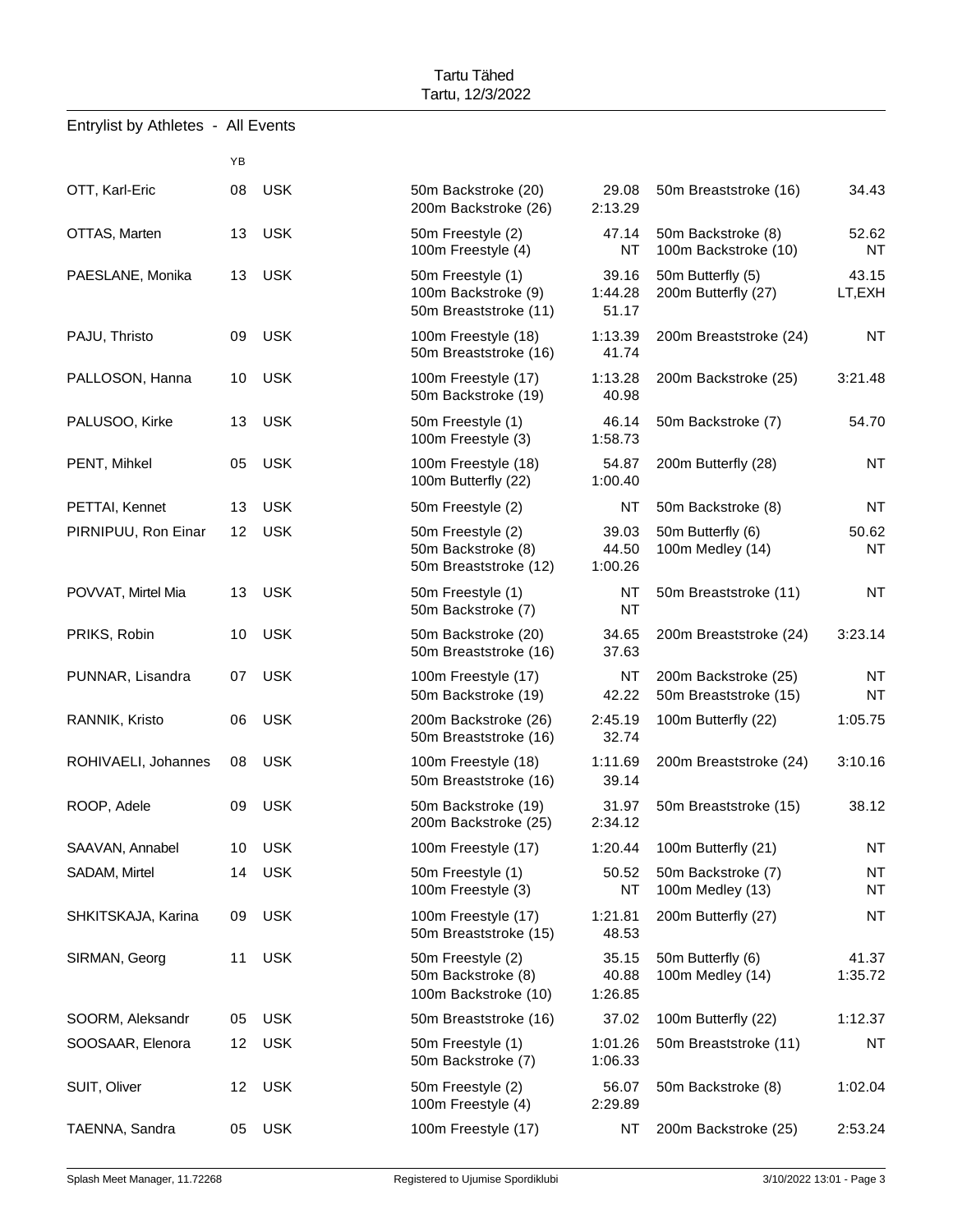| Entrylist by Athletes - |  |  | All Events |
|-------------------------|--|--|------------|
|-------------------------|--|--|------------|

|                             | YB |             |                                                                    |                             |
|-----------------------------|----|-------------|--------------------------------------------------------------------|-----------------------------|
| TAETTE, Markus              | 08 | <b>USK</b>  | 50m Backstroke (20)                                                | 32.84                       |
| TAMMIK, Susanna Loviis 10   |    | <b>USK</b>  | 100m Freestyle (17)<br>50m Backstroke (19)                         | 1:07.40<br>34.17            |
| <b>TANKLER, Sheril</b>      | 08 | <b>USK</b>  | 100m Freestyle (17)                                                | <b>NT</b>                   |
| TONNISSON, Sebastian 11     |    | <b>USK</b>  | 50m Freestyle (2)<br>100m Freestyle (4)                            | 35.98<br>1:24.03            |
| TOOM, Marten                | 11 | <b>USK</b>  | 50m Freestyle (2)<br>100m Freestyle (4)                            | 44.16<br>1:41.41            |
| TOOMSALU, Mirtel            | 11 | <b>USK</b>  | 50m Freestyle (1)<br>100m Backstroke (9)<br>50m Butterfly (5)      | 38.95<br>1:39.21<br>46.57   |
| <b>TREIAL, Elis</b>         | 04 | <b>USK</b>  | 50m Backstroke (19)                                                | 32.01                       |
| <b>TSAERO, Grete</b>        | 06 | <b>USK</b>  | 100m Freestyle (17)<br>50m Backstroke (19)<br>200m Backstroke (25) | 1:02.63<br>32.70<br>2:30.25 |
| TSAERO, Laura               | 13 | <b>USK</b>  | 100m Freestyle (3)<br>50m Backstroke (7)                           | 1:29.73<br>44.44            |
| <b>UUDEKUELL, Emili</b>     | 08 | <b>USK</b>  | 50m Backstroke (19)<br>200m Backstroke (25)                        | 36.77<br>3:05.23            |
| <b>UUSKAR, Markkus</b>      | 10 | <b>USK</b>  | 100m Freestyle (18)<br>50m Backstroke (20)                         | 1:25.58<br>41.90            |
| VAELJAMAEE, Liis            | 11 | <b>USK</b>  | 50m Freestyle (1)<br>50m Breaststroke (11)<br>50m Butterfly (5)    | 35.37<br>55.80<br>41.81     |
| VEERMETS, Maerten           | 13 | <b>USK</b>  | 50m Freestyle (2)<br>100m Freestyle (4)                            | 1:02.64<br>NT               |
| ALE, Lauren                 | 14 | WIRU        | 50m Freestyle (1)                                                  | 52.00                       |
| ALE, Martin                 | 09 | <b>WIRU</b> | 200m Butterfly (28)                                                | NT                          |
| HANG, Hendrik               | 08 | <b>WIRU</b> | 100m Freestyle (18)                                                | 1:03.87                     |
| HANG, Herbert               | 13 | WIRU        | 50m Freestyle (2)                                                  | 47.07                       |
| ILVES, Reiko                | 07 | WIRU        | 50m Backstroke (20)                                                | 55.59                       |
| KALJUVEER, Kelly            | 13 | WIRU        | 50m Freestyle (1)                                                  | 43.17                       |
| KALJUVEER, Kermo            | 11 | <b>WIRU</b> | 50m Freestyle (2)<br>50m Backstroke (8)                            | 35.51<br>43.20              |
| KARU, Kristella             | 14 | WIRU        | 50m Freestyle (1)                                                  | 1:10.78                     |
| KOLLI, Mia-Lisette          | 11 | WIRU        | 50m Freestyle (1)                                                  | 45.64                       |
| LIIV, Mia Larissa           | 11 | WIRU        | 50m Freestyle (1)                                                  | 41.36                       |
| LIIV, Simon                 | 14 | <b>WIRU</b> | 50m Freestyle (2)                                                  | 49.62                       |
| SAMMEL, Robert              | 06 | WIRU        | 100m Freestyle (18)                                                | 58.49                       |
| TOMING, Jakob               | 07 | WIRU        | 200m Backstroke (26)                                               | 2:15.15                     |
| TSIMOLONSKAS, Marianc11     |    | WIRU        | 50m Freestyle (1)                                                  | 41.07                       |
| <b>TSUPIN, Marten Roven</b> | 11 | WIRU        | 50m Freestyle (2)                                                  | 38.92                       |
| <b>VIRUNURM, Cristo</b>     | 04 | WIRU        | 100m Freestyle (18)                                                | 56.75                       |

| TAETTE, Markus            | 08 | <b>USK</b>  | 50m Backstroke (20)                                                | 32.84                       | 50m Breaststroke (16)                                                  | 34.14                  |
|---------------------------|----|-------------|--------------------------------------------------------------------|-----------------------------|------------------------------------------------------------------------|------------------------|
| TAMMIK, Susanna Loviis 10 |    | <b>USK</b>  | 100m Freestyle (17)<br>1:07.40<br>50m Backstroke (19)<br>34.17     |                             | 200m Backstroke (25)                                                   | 3:07.34                |
| TANKLER, Sheril           | 08 | <b>USK</b>  | 100m Freestyle (17)                                                | NT                          | 200m Breaststroke (23)                                                 | 3:26.01                |
| TONNISSON, Sebastian 11   |    | <b>USK</b>  | 50m Freestyle (2)<br>100m Freestyle (4)                            | 35.98<br>1:24.03            | 50m Backstroke (8)<br>100m Backstroke (10)                             | 43.23<br>1:36.70       |
| TOOM, Marten              | 11 | <b>USK</b>  | 50m Freestyle (2)<br>100m Freestyle (4)                            | 44.16<br>1:41.41            | 50m Backstroke (8)<br>50m Breaststroke (12)                            | 51.96<br>57.55         |
| TOOMSALU, Mirtel          | 11 | <b>USK</b>  | 50m Freestyle (1)<br>100m Backstroke (9)<br>50m Butterfly (5)      | 38.95<br>1:39.21<br>46.57   | 200m Butterfly (27)<br>100m Medley (13)                                | LT,EXH<br>1:42.87      |
| TREIAL, Elis              | 04 | <b>USK</b>  | 50m Backstroke (19)                                                | 32.01                       | 200m Backstroke (25)                                                   | 2:23.19                |
| TSAERO, Grete             | 06 | <b>USK</b>  | 100m Freestyle (17)<br>50m Backstroke (19)<br>200m Backstroke (25) | 1:02.63<br>32.70<br>2:30.25 | 50m Breaststroke (15)<br>200m Breaststroke (23)<br>100m Butterfly (21) | 36.05<br>2:55.54<br>NT |
| TSAERO, Laura             | 13 | USK         | 100m Freestyle (3)<br>50m Backstroke (7)                           | 1:29.73<br>44.44            | 50m Breaststroke (11)<br>100m Medley (13)                              | 1:03.64<br>NT          |
| UUDEKUELL, Emili          | 08 | <b>USK</b>  | 50m Backstroke (19)<br>200m Backstroke (25)                        | 36.77<br>3:05.23            | 50m Breaststroke (15)                                                  | 41.29                  |
| UUSKAR, Markkus           | 10 | <b>USK</b>  | 100m Freestyle (18)<br>50m Backstroke (20)                         | 1:25.58<br>41.90            | 200m Backstroke (26)                                                   | <b>NT</b>              |
| VAELJAMAEE, Liis          | 11 | <b>USK</b>  | 50m Freestyle (1)<br>50m Breaststroke (11)<br>50m Butterfly (5)    | 35.37<br>55.80<br>41.81     | 200m Butterfly (27)<br>100m Medley (13)                                | LT,EXH<br>1:33.02      |
| VEERMETS, Maerten         | 13 | USK         | 50m Freestyle (2)<br>100m Freestyle (4)                            | 1:02.64<br>NT               | 50m Backstroke (8)                                                     | 1:16.48                |
| ALE, Lauren               | 14 | WIRU        | 50m Freestyle (1)                                                  | 52.00                       | 50m Backstroke (7)                                                     | 1:01.95                |
| ALE, Martin               | 09 | <b>WIRU</b> | 200m Butterfly (28)                                                | NT                          |                                                                        |                        |
| HANG, Hendrik             | 08 | WIRU        | 100m Freestyle (18)                                                | 1:03.87                     | 200m Breaststroke (24)                                                 | NT                     |
| HANG, Herbert             | 13 | <b>WIRU</b> | 50m Freestyle (2)                                                  | 47.07                       | 50m Backstroke (8)                                                     | 1:00.13                |
| ILVES, Reiko              | 07 | WIRU        | 50m Backstroke (20)                                                | 55.59                       | 50m Breaststroke (16)                                                  | <b>NT</b>              |
| KALJUVEER, Kelly          |    | 13 WIRU     | 50m Freestyle (1)                                                  |                             | 43.17 50m Backstroke (7)                                               | 54.05                  |
| KALJUVEER, Kermo          | 11 | WIRU        | 50m Freestyle (2)<br>50m Backstroke (8)                            | 35.51<br>43.20              | 100m Medley (14)                                                       | 1:44.55                |
| KARU, Kristella           | 14 | WIRU        | 50m Freestyle (1)                                                  | 1:10.78                     | 50m Backstroke (7)                                                     | ΝT                     |
| KOLLI, Mia-Lisette        | 11 | WIRU        | 50m Freestyle (1)                                                  | 45.64                       | 50m Backstroke (7)                                                     | 49.56                  |
| LIIV, Mia Larissa         | 11 | WIRU        | 50m Freestyle (1)                                                  | 41.36                       | 50m Backstroke (7)                                                     | 45.80                  |
| LIIV, Simon               | 14 | WIRU        | 50m Freestyle (2)                                                  | 49.62                       | 50m Backstroke (8)                                                     | 53.75                  |
| SAMMEL, Robert            | 06 | WIRU        | 100m Freestyle (18)                                                | 58.49                       | 200m Butterfly (28)                                                    | <b>NT</b>              |
| TOMING, Jakob             | 07 | WIRU        | 200m Backstroke (26)                                               | 2:15.15                     |                                                                        |                        |
| TSIMOLONSKAS, Marianc11   |    | WIRU        | 50m Freestyle (1)                                                  | 41.07                       | 50m Backstroke (7)                                                     | 51.53                  |
| TSUPIN, Marten Roven      | 11 | WIRU        | 50m Freestyle (2)                                                  | 38.92                       | 50m Backstroke (8)                                                     | 49.71                  |
| VIRUNURM, Cristo          |    | 04 WIRU     | 100m Freestyle (18)                                                | 56.75                       | 50m Breaststroke (16)                                                  | 32.26                  |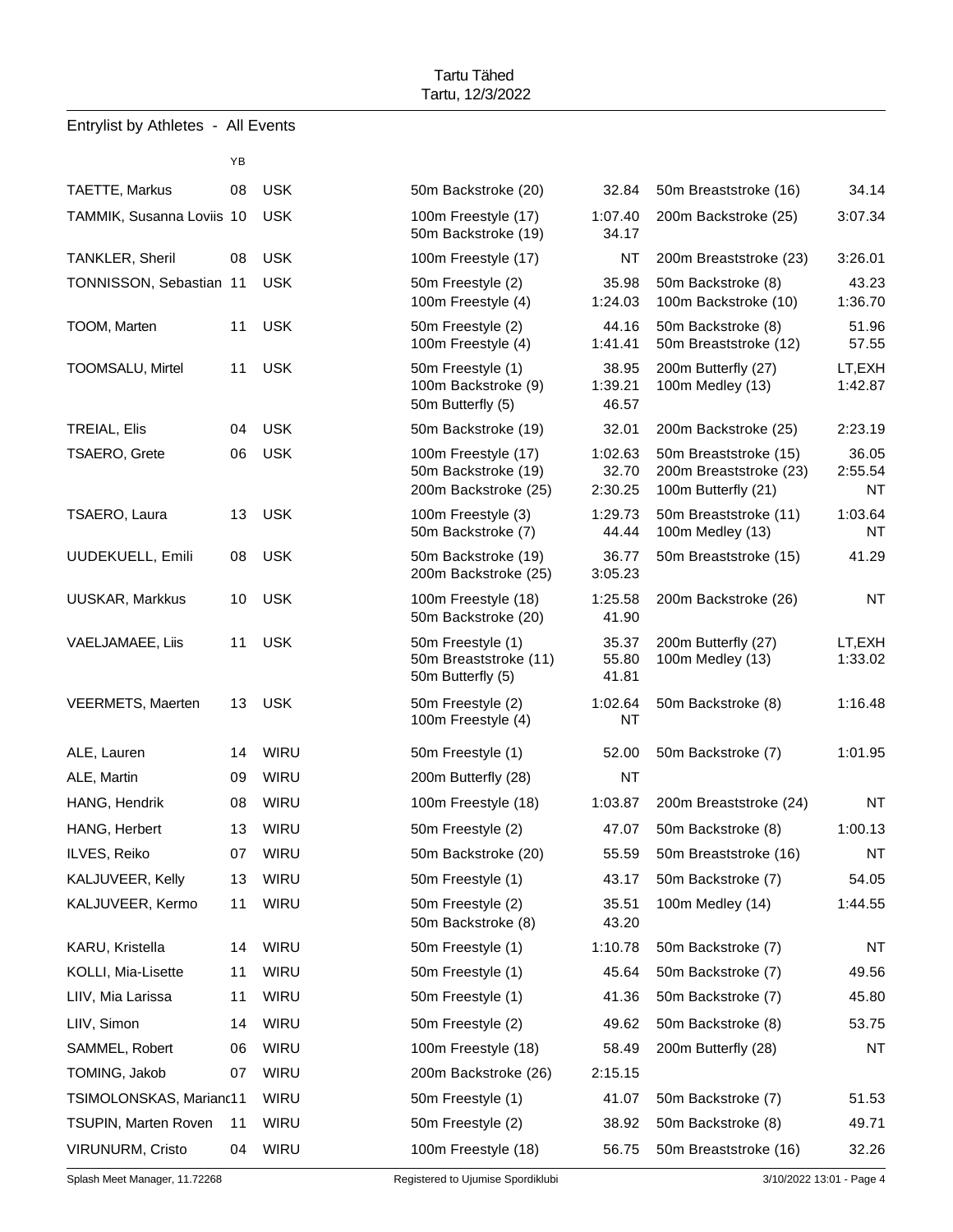|                       | YΒ              |             |
|-----------------------|-----------------|-------------|
| <b>BAUER, Daniel</b>  | 12              | ARGO        |
| BOYKOV, Mark          | 07              | ARGO        |
| ERIN, Veera           | 12              | <b>ARGO</b> |
| FATEJEV, Roman        | 08              | <b>ARGO</b> |
| GORSKOV, Arseni       | 09              | ARGO        |
| GRIDNEV, Artemi       | 08              | ARGO        |
| HRJASTSJOV, Ilja      | 09              | <b>ARGO</b> |
| IGNATJEVA, Anastassia | 12.             | ARGO        |
| JEFIMOV, Maksim       | 11              | <b>ARGO</b> |
| KADEL, Regina         | 09.             | <b>ARGO</b> |
| KARRO, Julia          | 08.             | ARGO        |
| KOEMETS, Pavel        | 12              | <b>ARGO</b> |
| KONOSEVA, Nicole      | 11              | <b>ARGO</b> |
| KOPJEVA, Evelina      | 14              | ARGO        |
| KOTLJARTSUK, Kristina | 12              | ARGO        |
| KOVTSENKOV, Kirill    | 09              | <b>ARGO</b> |
| KUEPPER, Eduard       | 11              | ARGO        |
| KUEPPER, Marika       | 08              | <b>ARGO</b> |
| MAGDALENOKA, Milena   | 13              | ARGO        |
| MAGDALENOKS, Artur    | 07              | ARGO        |
| MALITSKI, Erik        | 08              | <b>ARGO</b> |
| MEDVEDEVA, Arina      | 12              | ARGO        |
| METS, Rodion          | 08.             | ARGO        |
| MYADELETS, Milena     | 08.             | ARGO        |
| OFLJAN, Daniel        | 07              | ARGO        |
| PASSENKO, Leonid      | 13              | <b>ARGO</b> |
| POPOVITS, Anton       | 11              | <b>ARGO</b> |
| RASTSJOSSOV, Daniil   | 12              | <b>ARGO</b> |
| RIIV, Kristian        | 10              | <b>ARGO</b> |
| SHALOV, Mihhail       | 09 -            | <b>ARGO</b> |
| SOLOVJOVA, Jekaterina |                 | 12 ARGO     |
| TARASSOV, Matvei      | 08 -            | <b>ARGO</b> |
| TSETSET, Martin       | 11              | <b>ARGO</b> |
| ULANOVA, Viktoria     |                 | 14 ARGO     |
| ZIMAREV, Artjom       |                 | 12 ARGO     |
| ZINTSENKO, Miron      | 13 <sup>7</sup> | <b>ARGO</b> |

| 50m Freestyle (2)                          | 43.14            |
|--------------------------------------------|------------------|
| 100m Freestyle (18)                        | 58.02            |
| 50m Freestyle (1)                          | 39.89            |
| 100m Freestyle (18)                        | 1:02.80          |
| 100m Freestyle (18)                        | 1:08.57          |
| 100m Freestyle (18)                        | 1:07.77          |
| 200m Breaststroke (24)                     | NT               |
| 50m Freestyle (1)                          | NT               |
| 50m Freestyle (2)                          | 34.10            |
| 100m Freestyle (17)                        | 1:18.48          |
| 100m Freestyle (17)                        | 1:17.51          |
| 50m Freestyle (2)                          | 41.44            |
| 100m Freestyle (3)<br>50m Backstroke (7)   | 1:30.87<br>46.70 |
| 50m Freestyle (1)                          | 58.16            |
| 50m Freestyle (1)                          | 47.08            |
| 100m Freestyle (18)                        | 1:15.05          |
| 50m Freestyle (2)                          | 51.62            |
| 100m Freestyle (17)                        | 1:04.30          |
| 50m Freestyle (1)                          | 59.73            |
| 100m Freestyle (18)                        | 1:04.64          |
| 100m Freestyle (18)                        | 1:01.30          |
| 50m Freestyle (1)<br>50m Backstroke (7)    | 50.33<br>55.73   |
| 100m Freestyle (18)                        | 1:04.86          |
| 50m Backstroke (19)                        | 33.77            |
| 50m Breaststroke (16)                      | 33.47            |
| 50m Freestyle (2)                          | 51.24            |
| 50m Freestyle (2)                          | 35.50            |
| 50m Freestyle (2)                          | 40.90            |
| 100m Freestyle (18)                        | 1:10.44          |
| 100m Freestyle (18)                        | 1:01.55          |
| 50m Freestyle (1)                          | 48.09            |
| 100m Freestyle (18)                        | 57.38            |
| 50m Freestyle (2)                          | 36.46            |
| 50m Freestyle (1)                          | NΤ               |
| 50m Freestyle (2)<br>50m Breaststroke (12) | 37.81<br>53.70   |
| 50m Freestyle (2)                          | NΤ               |

| BAUER, Daniel            | 12                | <b>ARGO</b> | 50m Freestyle (2)                          | 43.14            | 50m Backstroke (8)     | 52.10     |
|--------------------------|-------------------|-------------|--------------------------------------------|------------------|------------------------|-----------|
| BOYKOV, Mark             | 07                | <b>ARGO</b> | 100m Freestyle (18)                        | 58.02            | 100m Butterfly (22)    | 1:08.60   |
| ERIN, Veera              | 12                | <b>ARGO</b> | 50m Freestyle (1)                          | 39.89            | 50m Backstroke (7)     | 48.07     |
| FATEJEV, Roman           | <b>ARGO</b><br>08 |             | 100m Freestyle (18)                        | 1:02.80          | 100m Butterfly (22)    | 1:13.58   |
| GORSKOV, Arseni          | 09                | <b>ARGO</b> | 100m Freestyle (18)                        | 1:08.57          | 100m Butterfly (22)    | 1:20.83   |
| GRIDNEV, Artemi          | 08                | <b>ARGO</b> | 100m Freestyle (18)                        | 1:07.77          | 100m Butterfly (22)    | 1:21.46   |
| HRJASTSJOV, Ilja         | 09                | <b>ARGO</b> | 200m Breaststroke (24)                     | NT               | 100m Butterfly (22)    | 1:12.77   |
| IGNATJEVA, Anastassia    | 12                | <b>ARGO</b> | 50m Freestyle (1)                          | NT               | 50m Backstroke (7)     | 54.96     |
| JEFIMOV, Maksim          | 11                | <b>ARGO</b> | 50m Freestyle (2)                          | 34.10            | 50m Butterfly (6)      | 39.02     |
| KADEL, Regina            | 09                | ARGO        | 100m Freestyle (17)                        | 1:18.48          | 50m Breaststroke (15)  | 45.29     |
| KARRO, Julia             | 08                | <b>ARGO</b> | 100m Freestyle (17)                        | 1:17.51          | 50m Backstroke (19)    | 39.90     |
| KOEMETS, Pavel           | 12                | <b>ARGO</b> | 50m Freestyle (2)                          | 41.44            | 50m Backstroke (8)     | 49.43     |
| KONOSEVA, Nicole         | 11                | <b>ARGO</b> | 100m Freestyle (3)<br>50m Backstroke (7)   | 1:30.87<br>46.70 | 50m Breaststroke (11)  | 58.45     |
| KOPJEVA, Evelina         | 14                | <b>ARGO</b> | 50m Freestyle (1)                          | 58.16            | 50m Backstroke (7)     | <b>NT</b> |
| KOTLJARTSUK, Kristina 12 |                   | <b>ARGO</b> | 50m Freestyle (1)                          | 47.08            | 50m Backstroke (7)     | 53.38     |
| KOVTSENKOV, Kirill       | 09                | <b>ARGO</b> | 100m Freestyle (18)                        | 1:15.05          | 50m Backstroke (20)    | 45.45     |
| KUEPPER, Eduard          | 11                | <b>ARGO</b> | 50m Freestyle (2)                          | 51.62            | 50m Backstroke (8)     | 1:02.04   |
| KUEPPER, Marika          | 08                | <b>ARGO</b> | 100m Freestyle (17)                        | 1:04.30          | 100m Butterfly (21)    | 1:18.15   |
| MAGDALENOKA, Milena      | 13                | <b>ARGO</b> | 50m Freestyle (1)                          | 59.73            | 50m Backstroke (7)     | 1:06.56   |
| MAGDALENOKS, Artur       | 07                | <b>ARGO</b> | 100m Freestyle (18)                        | 1:04.64          | 100m Butterfly (22)    | 1:18.96   |
| MALITSKI, Erik           | 08                | <b>ARGO</b> | 100m Freestyle (18)                        | 1:01.30          | 200m Backstroke (26)   | <b>NT</b> |
| MEDVEDEVA, Arina         | 12                | <b>ARGO</b> | 50m Freestyle (1)<br>50m Backstroke (7)    | 50.33<br>55.73   | 50m Breaststroke (11)  | <b>NT</b> |
| METS, Rodion             | 08                | <b>ARGO</b> | 100m Freestyle (18)                        | 1:04.86          | 200m Backstroke (26)   | <b>NT</b> |
| MYADELETS, Milena        | 08                | <b>ARGO</b> | 50m Backstroke (19)                        | 33.77            | 200m Backstroke (25)   | <b>NT</b> |
| OFLJAN, Daniel           | 07                | <b>ARGO</b> | 50m Breaststroke (16)                      | 33.47            | 200m Breaststroke (24) | 2:53.14   |
| PASSENKO, Leonid         | 13                | <b>ARGO</b> | 50m Freestyle (2)                          | 51.24            | 50m Backstroke (8)     | 1:05.64   |
| POPOVITS, Anton          | 11                | <b>ARGO</b> | 50m Freestyle (2)                          | 35.50            | 50m Breaststroke (12)  | 45.67     |
| RASTSJOSSOV, Daniil      | 12                | <b>ARGO</b> | 50m Freestyle (2)                          | 40.90            | 100m Freestyle (4)     | NT        |
| RIIV, Kristian           | 10                | <b>ARGO</b> | 100m Freestyle (18)                        | 1:10.44          | 50m Backstroke (20)    | 40.51     |
| SHALOV, Mihhail          | 09                | <b>ARGO</b> | 100m Freestyle (18)                        | 1:01.55          | 200m Backstroke (26)   | <b>NT</b> |
| SOLOVJOVA, Jekaterina    | 12                | <b>ARGO</b> | 50m Freestyle (1)                          | 48.09            | 50m Backstroke (7)     | 53.27     |
| TARASSOV, Matvei         | 08                | <b>ARGO</b> | 100m Freestyle (18)                        | 57.38            | 200m Butterfly (28)    | 2:39.46   |
| TSETSET, Martin          | 11                | <b>ARGO</b> | 50m Freestyle (2)                          | 36.46            | 50m Butterfly (6)      | 44.51     |
| ULANOVA, Viktoria        | 14                | <b>ARGO</b> | 50m Freestyle (1)                          | NT               | 50m Backstroke (7)     | NT        |
| ZIMAREV, Artjom          | 12                | <b>ARGO</b> | 50m Freestyle (2)<br>50m Breaststroke (12) | 37.81<br>53.70   | 50m Butterfly (6)      | 44.59     |
| ZINTSENKO, Miron         | 13                | <b>ARGO</b> | 50m Freestyle (2)                          | NT               | 50m Backstroke (8)     | <b>NT</b> |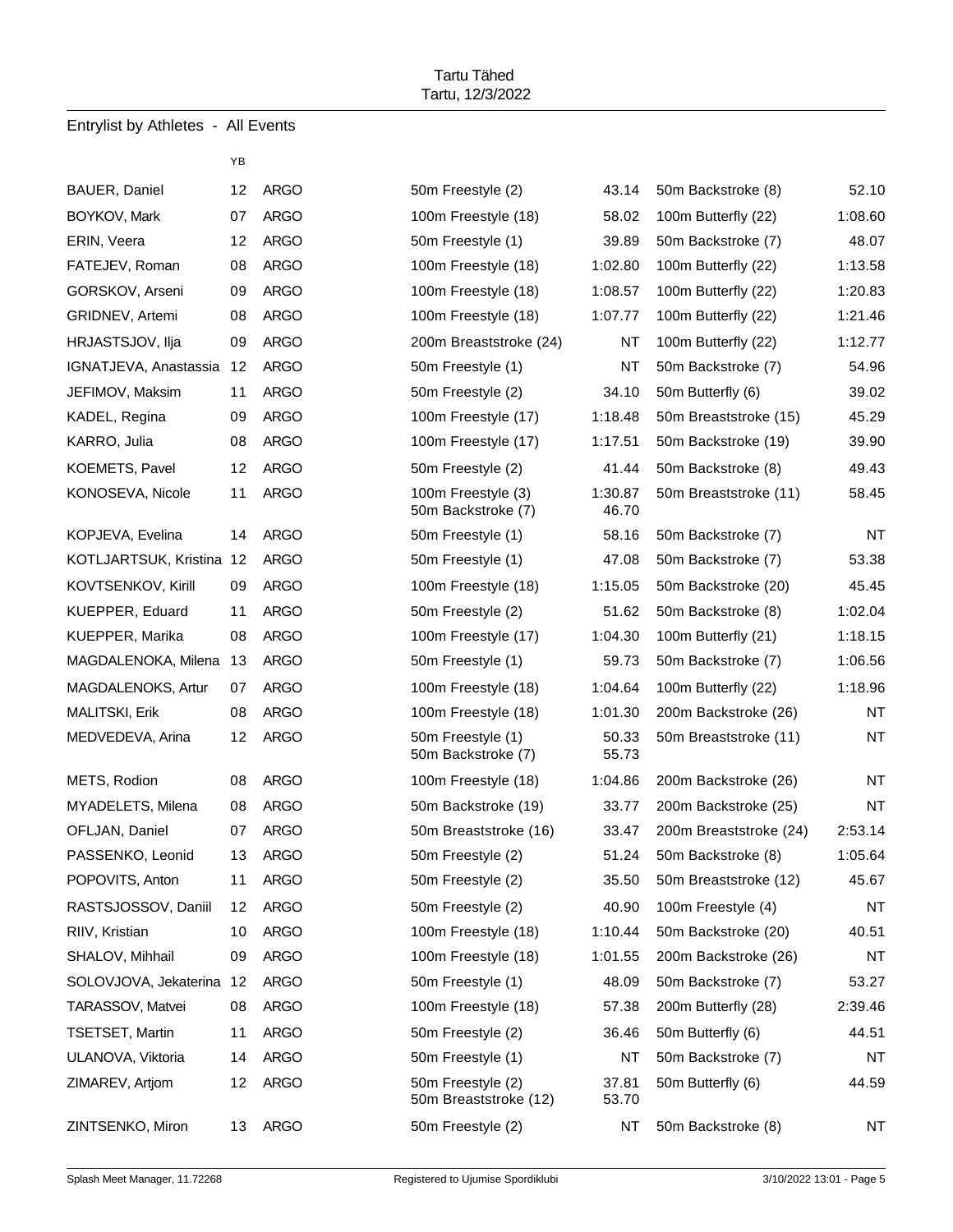|               |                            | ΥB              |             |                                                 |                       |                                               |                        |
|---------------|----------------------------|-----------------|-------------|-------------------------------------------------|-----------------------|-----------------------------------------------|------------------------|
|               | AASARU, Ingrid             | 14              | <b>YESS</b> | 50m Freestyle (1)                               | <b>NT</b>             |                                               |                        |
| AAVIK, Oliver |                            | 09              | <b>YESS</b> | 100m Freestyle (18)<br>50m Breaststroke (16)    | 1:13.21<br>41.78      | 100m Butterfly (22)                           | 1:27.35                |
|               | ALL, Annabel               | 11              | <b>YESS</b> | 50m Breaststroke (11)<br>50m Butterfly (5)      | 46.35<br>45.08        | 100m Medley (13)                              | 1:33.87                |
|               | ALLILENDER, Robin          | 11              | <b>YESS</b> | 50m Freestyle (2)<br>100m Freestyle (4)         | 33.81<br>1:18.49      | 50m Backstroke (8)<br>50m Breaststroke (12)   | 40.59<br>48.16         |
|               | BOTSMANOV, Villem          | 10              | <b>YESS</b> | 100m Freestyle (18)                             | 1:10.41               | 50m Backstroke (20)                           | 41.09                  |
|               | FILATOV, Sergei            | 11              | <b>YESS</b> | 50m Freestyle (2)<br>50m Backstroke (8)         | 38.82<br>45.88        | 100m Backstroke (10)<br>50m Breaststroke (12) | 1:47.48<br>56.50       |
|               | FJODOROV, Paul Aares 08    |                 | <b>YESS</b> | 100m Freestyle (18)                             | NT                    | 50m Breaststroke (16)                         | <b>NT</b>              |
|               | HAAVISTE, Rosanna          | 12 <sup>2</sup> | <b>YESS</b> | 50m Freestyle (1)<br>50m Backstroke (7)         | 38.48<br>46.93        | 50m Breaststroke (11)                         | <b>NT</b>              |
|               | HUSSAR, Saara              | 13              | <b>YESS</b> | 50m Freestyle (1)                               | 50.05                 | 50m Breaststroke (11)                         | <b>NT</b>              |
|               | JOAKIT, Alvar              | 13              | <b>YESS</b> | 50m Freestyle (2)<br>100m Freestyle (4)         | 44.80<br><b>NT</b>    | 50m Backstroke (8)                            | 55.43                  |
|               | KALM, Simon                | 12              | <b>YESS</b> | 50m Freestyle (2)                               | 49.11                 | 50m Breaststroke (12)                         | <b>NT</b>              |
|               | KALS, Marie                | 13              | <b>YESS</b> | 50m Freestyle (1)<br>50m Backstroke (7)         | 1:04.23<br>1:03.76    | 50m Breaststroke (11)                         | <b>NT</b>              |
|               | <b>KANNISTE, Kristelle</b> | 14              | <b>YESS</b> | 50m Freestyle (1)                               | 1:05.86               | 50m Backstroke (7)                            | <b>NT</b>              |
|               | KASE, Kristen              | 13              | <b>YESS</b> | 50m Freestyle (2)                               | 1:20.63               | 50m Backstroke (8)                            | 1:14.03                |
|               | KASEMETS, Georg            | 14              | <b>YESS</b> | 50m Freestyle (2)<br>100m Freestyle (4)         | 57.88<br><b>NT</b>    | 50m Backstroke (8)                            | 1:03.95                |
|               | KASEMETS, Karl             | 13              | <b>YESS</b> | 50m Freestyle (2)<br>100m Freestyle (4)         | 46.04<br>NT           | 50m Backstroke (8)                            | 58.36                  |
|               | KAVALD, Oskar              | 11              | <b>YESS</b> | 50m Freestyle (2)<br>50m Backstroke (8)         | 40.85<br>48.35        | 50m Butterfly (6)                             | <b>NT</b>              |
|               | KIIKER, Anna               | 10              | <b>YESS</b> | 100m Freestyle (17)<br>200m Backstroke (25)     | 1:13.45<br>NT         | 50m Breaststroke (15)                         | 44.06                  |
|               | KIIKER, Emma               | 10              | <b>YESS</b> | 50m Backstroke (19)<br>50m Breaststroke (15)    | 45.20<br>46.29        | 200m Breaststroke (23)                        | <b>NT</b>              |
|               | KILK, Lisanna              | 11              | <b>YESS</b> | 100m Freestyle (3)                              | 1:17.14               | 100m Backstroke (9)                           | 1:29.95                |
|               | <b>KONT, Katriin</b>       | 12              | <b>YESS</b> | 50m Freestyle (1)<br>50m Breaststroke (11)      | 36.48<br>48.26        | 50m Butterfly (5)<br>100m Medley (13)         | <b>NT</b><br><b>NT</b> |
|               | KONT, Marten               | 10              | <b>YESS</b> | 100m Freestyle (18)                             | 1:08.40               | 50m Breaststroke (16)                         | 47.34                  |
|               | KOZLOVA, Cathalina         | 12              | <b>YESS</b> | 50m Freestyle (1)                               | 43.53                 | 50m Breaststroke (11)                         | 1:00.40                |
|               | <b>KRANICH, Roger</b>      | 09              | <b>YESS</b> | 100m Freestyle (18)<br>50m Backstroke (20)      | NT<br>NT              | 50m Breaststroke (16)                         | <b>NT</b>              |
|               | <b>KULDMAEE, Grethe</b>    | 10              | <b>YESS</b> | 100m Freestyle (17)<br>50m Backstroke (19)      | NT<br>38.10           | 200m Backstroke (25)                          | <b>NT</b>              |
|               | KUUSESAAR, Kaspar          | 13              | <b>YESS</b> | 50m Backstroke (8)<br>$F0m$ Propotatraka $(12)$ | 1:00.47<br><b>NIT</b> | 100m Medley (14)                              | <b>NT</b>              |

| 50m Freestyle (1)     | NΤ        |
|-----------------------|-----------|
| 100m Freestyle (18)   | 1:13.21   |
| 50m Breaststroke (16) | 41.78     |
| 50m Breaststroke (11) | 46.35     |
| 50m Butterfly (5)     | 45.08     |
| 50m Freestyle (2)     | 33.81     |
| 100m Freestyle (4)    | 1:18.49   |
| 100m Freestyle (18)   | 1:10.41   |
| 50m Freestyle (2)     | 38.82     |
| 50m Backstroke (8)    | 45.88     |
| 100m Freestyle (18)   | NT        |
| 50m Freestyle (1)     | 38.48     |
| 50m Backstroke (7)    | 46.93     |
| 50m Freestyle (1)     | 50.05     |
| 50m Freestyle (2)     | 44.80     |
| 100m Freestyle (4)    | <b>NT</b> |
| 50m Freestyle (2)     | 49.11     |
| 50m Freestyle (1)     | 1:04.23   |
| 50m Backstroke (7)    | 1:03.76   |
| 50m Freestyle (1)     | 1:05.86   |
| 50m Freestyle (2)     | 1:20.63   |
| 50m Freestyle (2)     | 57.88     |
| 100m Freestyle (4)    | <b>NT</b> |
| 50m Freestyle (2)     | 46.04     |
| 100m Freestyle (4)    | <b>NT</b> |
| 50m Freestyle (2)     | 40.85     |
| 50m Backstroke (8)    | 48.35     |
| 100m Freestyle (17)   | 1:13.45   |
| 200m Backstroke (25)  | NΤ        |
| 50m Backstroke (19)   | 45.20     |
| 50m Breaststroke (15) | 46.29     |
| 100m Freestyle (3)    | 1:17.14   |
| 50m Freestyle (1)     | 36.48     |
| 50m Breaststroke (11) | 48.26     |
| 100m Freestyle (18)   | 1:08.40   |
| 50m Freestyle (1)     | 43.53     |
| 100m Freestyle (18)   | NΤ        |
| 50m Backstroke (20)   | NΤ        |
| 100m Freestyle (17)   | NΤ        |
| 50m Backstroke (19)   | 38.10     |
| 50m Backstroke (8)    | 1:00.47   |
| 50m Breaststroke (12) | ΝT        |

| 100m Freestyle (18)<br>50m Breaststroke (16) | 1:13.21<br>41.78     | 100m Butterfly (22)                           | 1:27.35          |
|----------------------------------------------|----------------------|-----------------------------------------------|------------------|
| 50m Breaststroke (11)<br>50m Butterfly (5)   | 46.35<br>45.08       | 100m Medley (13)                              | 1:33.87          |
| 50m Freestyle (2)<br>100m Freestyle (4)      | 33.81<br>1:18.49     | 50m Backstroke (8)<br>50m Breaststroke (12)   | 40.59<br>48.16   |
| 100m Freestyle (18)                          | 1:10.41              | 50m Backstroke (20)                           | 41.09            |
| 50m Freestyle (2)<br>50m Backstroke (8)      | 38.82<br>45.88       | 100m Backstroke (10)<br>50m Breaststroke (12) | 1:47.48<br>56.50 |
| 100m Freestyle (18)                          | <b>NT</b>            | 50m Breaststroke (16)                         | <b>NT</b>        |
| 50m Freestyle (1)<br>50m Backstroke (7)      | 38.48<br>46.93       | 50m Breaststroke (11)                         | <b>NT</b>        |
| 50m Freestyle (1)                            | 50.05                | 50m Breaststroke (11)                         | NT               |
| 50m Freestyle (2)<br>100m Freestyle (4)      | 44.80<br>NT          | 50m Backstroke (8)                            | 55.43            |
| 50m Freestyle (2)                            | 49.11                | 50m Breaststroke (12)                         | <b>NT</b>        |
| 50m Freestyle (1)<br>50m Backstroke (7)      | 1:04.23<br>1:03.76   | 50m Breaststroke (11)                         | NT.              |
| 50m Freestyle (1)                            | 1:05.86              | 50m Backstroke (7)                            | NT.              |
| 50m Freestyle (2)                            | 1:20.63              | 50m Backstroke (8)                            | 1:14.03          |
| 50m Freestyle (2)<br>100m Freestyle (4)      | 57.88<br>NT          | 50m Backstroke (8)                            | 1:03.95          |
| 50m Freestyle (2)<br>100m Freestyle (4)      | 46.04<br>NT          | 50m Backstroke (8)                            | 58.36            |
| 50m Freestyle (2)<br>50m Backstroke (8)      | 40.85<br>48.35       | 50m Butterfly (6)                             | <b>NT</b>        |
| 100m Freestyle (17)<br>200m Backstroke (25)  | 1:13.45<br><b>NT</b> | 50m Breaststroke (15)                         | 44.06            |
| 50m Backstroke (19)<br>50m Breaststroke (15) | 45.20<br>46.29       | 200m Breaststroke (23)                        | <b>NT</b>        |
| 100m Freestyle (3)                           | 1:17.14              | 100m Backstroke (9)                           | 1:29.95          |
| 50m Freestyle (1)<br>50m Breaststroke (11)   | 36.48<br>48.26       | 50m Butterfly (5)<br>100m Medley (13)         | NT.<br>NT        |
| 100m Freestyle (18)                          | 1:08.40              | 50m Breaststroke (16)                         | 47.34            |
| 50m Freestyle (1)                            | 43.53                | 50m Breaststroke (11)                         | 1:00.40          |
| 100m Freestyle (18)<br>50m Backstroke (20)   | ΝT<br>ΝT             | 50m Breaststroke (16)                         | NT               |
| 100m Freestyle (17)<br>50m Backstroke (19)   | NT<br>38.10          | 200m Backstroke (25)                          | NT               |
| 50m Backstroke (8)<br>50m Breaststroke (12)  | 1:00.47<br>ΝT        | 100m Medley (14)                              | <b>NT</b>        |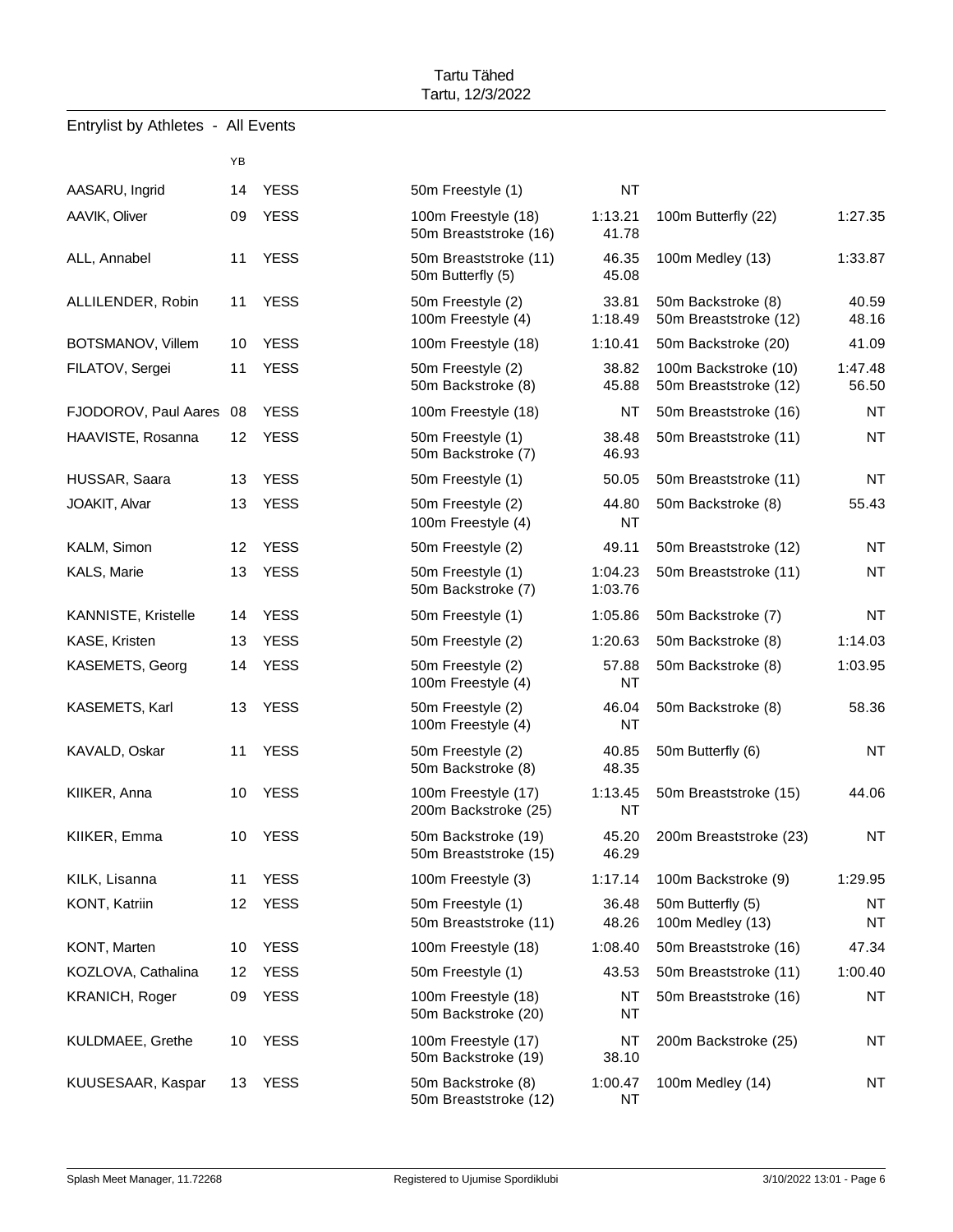|  | Entrylist by Athletes - |  | <b>All Events</b> |
|--|-------------------------|--|-------------------|
|--|-------------------------|--|-------------------|

|                            | ΥB |             |                                            |                  |
|----------------------------|----|-------------|--------------------------------------------|------------------|
| LAMPE, Iti Ilona           | 13 | <b>YESS</b> | 50m Freestyle (1)<br>100m Freestyle (3)    | <b>NT</b><br>NT  |
|                            |    |             | 50m Backstroke (7)                         | NT               |
| LAUMAEE, Marten            | 13 | <b>YESS</b> | 50m Backstroke (8)                         | 1:14.90          |
| LEPIK, Johannes            | 11 | <b>YESS</b> | 50m Freestyle (2)<br>100m Freestyle (4)    | 38.08<br>1:32.85 |
| LIIVAMAEGI, Lisandra       | 08 | <b>YESS</b> | 50m Backstroke (19)                        | <b>NT</b>        |
| LIIVAMAEGI, Marta-Loore 13 |    | YESS        | 50m Freestyle (1)                          | 1:02.52          |
| MAEESEPP, Maru             | 11 | <b>YESS</b> | 100m Freestyle (4)<br>50m Backstroke (8)   | 1:26.70<br>47.76 |
| MAEESEPP, Minna Li         | 10 | <b>YESS</b> | 100m Freestyle (17)<br>50m Backstroke (19) | 1:28.04<br>50.49 |
| MAENNISALU, Mirtel-Mia 14  |    | <b>YESS</b> | 50m Freestyle (1)                          | 1:13.83          |
| MAENNISTE, Anette          | 09 | <b>YESS</b> | 50m Breaststroke (15)                      | <b>NT</b>        |
| MAETAS, Maerten            | 12 | <b>YESS</b> | 50m Freestyle (2)                          | 42.97            |
| MARAN, Meribel             | 11 | <b>YESS</b> | 50m Freestyle (1)<br>50m Backstroke (7)    | 35.32<br>42.47   |
| MASSAKAS, Simon            | 10 | <b>YESS</b> | 100m Freestyle (18)                        | 1:31.53          |
| METSPALU, Grete            | 13 | <b>YESS</b> | 50m Freestyle (1)<br>100m Freestyle (3)    | 43.66<br>1:37.75 |
| MIKKER, Mikk Johann        | 10 | <b>YESS</b> | 100m Freestyle (18)                        | 1:11.65          |
| MILJUKOV, Marten           | 12 | <b>YESS</b> | 50m Freestyle (2)<br>50m Breaststroke (12) | 41.85<br>1:15.80 |
| MOPPEL, Erik               | 10 | <b>YESS</b> | 100m Freestyle (18)<br>50m Backstroke (20) | NT<br>NT         |
| NAMSING, Jonas             | 12 | <b>YESS</b> | 50m Backstroke (8)                         | 56.51            |
| NOVIKOV, Tormi             | 12 | <b>YESS</b> | 50m Backstroke (8)                         | 56.23            |
| OJAKAEAER, Emma            | 14 | <b>YESS</b> | 50m Freestyle (1)                          | 1:07.09          |
| PAERN, Mairold             | 11 | <b>YESS</b> | 50m Freestyle (2)<br>100m Freestyle (4)    | 40.34<br>1:40.21 |
| PARKEL, Karoliina          | 12 | <b>YESS</b> | 50m Freestyle (1)<br>50m Backstroke (7)    | 38.75<br>42.07   |
| PEIPS, Tuule Laine         | 14 | <b>YESS</b> | 50m Freestyle (1)                          | 1:01.72          |
| PERSIDSKI, Markus          | 10 | <b>YESS</b> | 100m Freestyle (18)                        | 1:14.46          |
| PILLER, Teodor             | 13 | <b>YESS</b> | 50m Freestyle (2)<br>50m Backstroke (8)    | 52.76<br>1:15.31 |
| RAAK, Robert               | 11 | <b>YESS</b> | 50m Freestyle (2)<br>100m Freestyle (4)    | 36.12<br>1:26.22 |
| RAUDONEN, Stanislav        | 12 | <b>YESS</b> | 50m Freestyle (2)<br>50m Backstroke (8)    | 38.87<br>41.81   |
| RAUDVA, Arlene             | 12 | <b>YESS</b> | 50m Freestyle (1)                          | 35.88            |

| 50m Freestyle (1)     | ΝT      |
|-----------------------|---------|
| 100m Freestyle (3)    | NT      |
| 50m Backstroke (7)    | NT      |
| 50m Backstroke (8)    | 1:14.90 |
| 50m Freestyle (2)     | 38.08   |
| 100m Freestyle (4)    | 1:32.85 |
| 50m Backstroke (19)   | NT      |
| 50m Freestyle (1)     | 1:02.52 |
| 100m Freestyle (4)    | 1:26.70 |
| 50m Backstroke (8)    | 47.76   |
| 100m Freestyle (17)   | 1:28.04 |
| 50m Backstroke (19)   | 50.49   |
| 50m Freestyle (1)     | 1:13.83 |
| 50m Breaststroke (15) | NT      |
| 50m Freestyle (2)     | 42.97   |
| 50m Freestyle (1)     | 35.32   |
| 50m Backstroke (7)    | 42.47   |
| 100m Freestyle (18)   | 1:31.53 |
| 50m Freestyle (1)     | 43.66   |
| 100m Freestyle (3)    | 1:37.75 |
| 100m Freestyle (18)   | 1:11.65 |
| 50m Freestyle (2)     | 41.85   |
| 50m Breaststroke (12) | 1:15.80 |
| 100m Freestyle (18)   | ΝT      |
| 50m Backstroke (20)   | NΤ      |
| 50m Backstroke (8)    | 56.51   |
| 50m Backstroke (8)    | 56.23   |
| 50m Freestyle (1)     | 1:07.09 |
| 50m Freestyle (2)     | 40.34   |
| 100m Freestyle (4)    | 1:40.21 |
| 50m Freestyle (1)     | 38.75   |
| 50m Backstroke (7)    | 42.07   |
| 50m Freestyle (1)     | 1:01.72 |
| 100m Freestyle (18)   | 1:14.46 |
| 50m Freestyle (2)     | 52.76   |
| 50m Backstroke (8)    | 1:15.31 |
| 50m Freestyle (2)     | 36.12   |
| 100m Freestyle (4)    | 1:26.22 |
| 50m Freestyle (2)     | 38.87   |
| 50m Backstroke (8)    | 41.81   |
| 50m Freestyle (1)     | 35.88   |
| 50m Backstroke (7)    | 39.79   |

| LAMPE, Iti Ilona           | 13 | <b>YESS</b> | 50m Freestyle (1)<br>100m Freestyle (3)<br>50m Backstroke (7) | NT<br><b>NT</b><br><b>NT</b> | 100m Backstroke (9)<br>100m Medley (13)     | <b>NT</b><br><b>NT</b> |
|----------------------------|----|-------------|---------------------------------------------------------------|------------------------------|---------------------------------------------|------------------------|
| LAUMAEE, Marten            | 13 | <b>YESS</b> | 50m Backstroke (8)                                            | 1:14.90                      | 50m Breaststroke (12)                       | <b>NT</b>              |
| LEPIK, Johannes            | 11 | <b>YESS</b> | 50m Freestyle (2)<br>100m Freestyle (4)                       | 38.08<br>1:32.85             | 50m Backstroke (8)<br>50m Breaststroke (12) | 45.86<br>NT            |
| LIIVAMAEGI, Lisandra       | 08 | <b>YESS</b> | 50m Backstroke (19)                                           | NT                           | 50m Breaststroke (15)                       | <b>NT</b>              |
| LIIVAMAEGI, Marta-Loore 13 |    | <b>YESS</b> | 50m Freestyle (1)                                             | 1:02.52                      | 50m Backstroke (7)                          | 1:07.20                |
| MAEESEPP, Maru             | 11 | <b>YESS</b> | 100m Freestyle (4)<br>50m Backstroke (8)                      | 1:26.70<br>47.76             | 50m Breaststroke (12)                       | 46.46                  |
| MAEESEPP, Minna Li         | 10 | <b>YESS</b> | 100m Freestyle (17)<br>50m Backstroke (19)                    | 1:28.04<br>50.49             | 50m Breaststroke (15)                       | 50.14                  |
| MAENNISALU, Mirtel-Mia 14  |    | <b>YESS</b> | 50m Freestyle (1)                                             | 1:13.83                      | 50m Backstroke (7)                          | 1:11.77                |
| MAENNISTE, Anette          | 09 | <b>YESS</b> | 50m Breaststroke (15)                                         | NT                           | 100m Butterfly (21)                         | <b>NT</b>              |
| MAETAS, Maerten            | 12 | <b>YESS</b> | 50m Freestyle (2)                                             | 42.97                        | 50m Backstroke (8)                          | 47.02                  |
| MARAN, Meribel             | 11 | <b>YESS</b> | 50m Freestyle (1)<br>50m Backstroke (7)                       | 35.32<br>42.47               | 50m Breaststroke (11)                       | 44.04                  |
| MASSAKAS, Simon            | 10 | <b>YESS</b> | 100m Freestyle (18)                                           | 1:31.53                      | 50m Backstroke (20)                         | 40.86                  |
| METSPALU, Grete            | 13 | <b>YESS</b> | 50m Freestyle (1)<br>100m Freestyle (3)                       | 43.66<br>1:37.75             | 50m Backstroke (7)                          | 47.99                  |
| MIKKER, Mikk Johann        | 10 | <b>YESS</b> | 100m Freestyle (18)                                           | 1:11.65                      | 50m Backstroke (20)                         | 40.23                  |
| MILJUKOV, Marten           | 12 | <b>YESS</b> | 50m Freestyle (2)<br>50m Breaststroke (12)                    | 41.85<br>1:15.80             | 50m Butterfly (6)                           | <b>NT</b>              |
| MOPPEL, Erik               | 10 | <b>YESS</b> | 100m Freestyle (18)<br>50m Backstroke (20)                    | NT<br>NT                     | 50m Breaststroke (16)                       | <b>NT</b>              |
| NAMSING, Jonas             | 12 | <b>YESS</b> | 50m Backstroke (8)                                            | 56.51                        | 50m Breaststroke (12)                       | <b>NT</b>              |
| NOVIKOV, Tormi             | 12 | <b>YESS</b> | 50m Backstroke (8)                                            | 56.23                        | 50m Breaststroke (12)                       | <b>NT</b>              |
| OJAKAEAER, Emma            | 14 | <b>YESS</b> | 50m Freestyle (1)                                             | 1:07.09                      |                                             |                        |
| PAERN, Mairold             | 11 | <b>YESS</b> | 50m Freestyle (2)<br>100m Freestyle (4)                       | 40.34<br>1:40.21             | 50m Breaststroke (12)                       | 55.81                  |
| PARKEL, Karoliina          | 12 | <b>YESS</b> | 50m Freestyle (1)<br>50m Backstroke (7)                       | 38.75<br>42.07               | 50m Breaststroke (11)                       | 51.00                  |
| PEIPS, Tuule Laine         | 14 | <b>YESS</b> | 50m Freestyle (1)                                             | 1:01.72                      | 50m Backstroke (7)                          | 1:14.26                |
| PERSIDSKI, Markus          | 10 | <b>YESS</b> | 100m Freestyle (18)                                           | 1:14.46                      | 200m Backstroke (26)                        | <b>NT</b>              |
| PILLER, Teodor             | 13 | <b>YESS</b> | 50m Freestyle (2)<br>50m Backstroke (8)                       | 52.76<br>1:15.31             | 50m Breaststroke (12)                       | <b>NT</b>              |
| RAAK, Robert               | 11 | <b>YESS</b> | 50m Freestyle (2)<br>100m Freestyle (4)                       | 36.12<br>1:26.22             | 50m Backstroke (8)                          | 47.49                  |
| RAUDONEN, Stanislav        | 12 | <b>YESS</b> | 50m Freestyle (2)<br>50m Backstroke (8)                       | 38.87<br>41.81               | 50m Breaststroke (12)                       | 1:02.52                |
| RAUDVA, Arlene             | 12 | <b>YESS</b> | 50m Freestyle (1)<br>50m Backstroke (7)                       | 35.88<br>39.79               | 50m Butterfly (5)<br>100m Medley (13)       | 44.75<br>1:38.03       |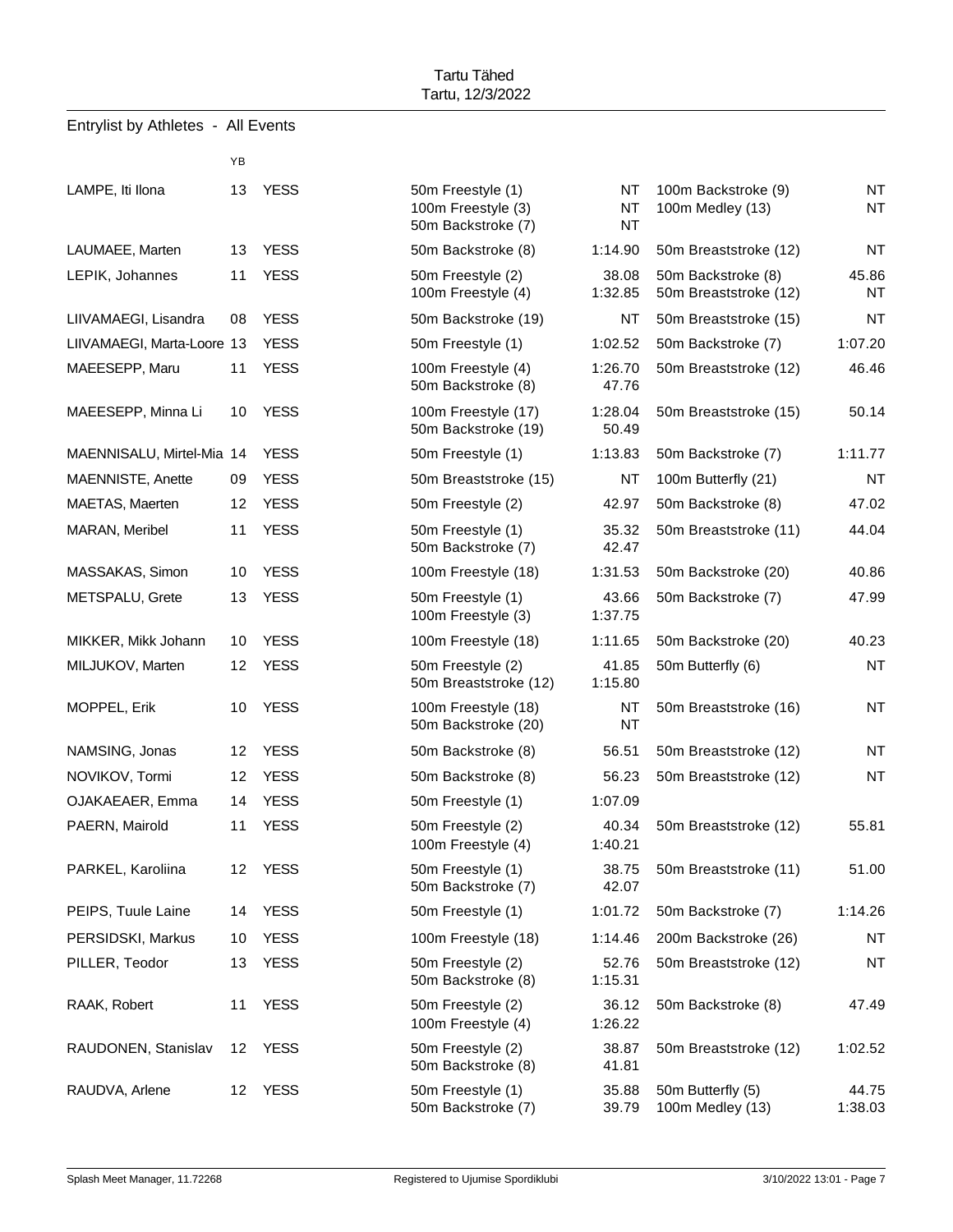|                                    |                 |             | Tartu, 12/3/2022                              |                      |                                             |                    |
|------------------------------------|-----------------|-------------|-----------------------------------------------|----------------------|---------------------------------------------|--------------------|
| Entrylist by Athletes - All Events |                 |             |                                               |                      |                                             |                    |
|                                    | YB              |             |                                               |                      |                                             |                    |
| REBANE, Iris                       | 10              | <b>YESS</b> | 100m Freestyle (17)<br>200m Breaststroke (23) | 1:18.43<br><b>NT</b> | 100m Butterfly (21)                         | 1:27.99            |
| REBANE, Mia                        | 10              | <b>YESS</b> | 100m Freestyle (17)                           | 1:14.06              | 200m Backstroke (25)                        | <b>NT</b>          |
| REHK, Margaret                     | 13              | <b>YESS</b> | 50m Freestyle (1)                             | 49.21                | 50m Backstroke (7)                          | 56.62              |
| <b>REHK, Marten</b>                | 12 <sup>2</sup> | <b>YESS</b> | 50m Freestyle (2)<br>100m Freestyle (4)       | 37.91<br>1:31.26     | 50m Backstroke (8)                          | 48.48              |
| REINSOO, Maru                      | 12              | YESS        | 50m Freestyle (2)<br>50m Backstroke (8)       | 37.90<br>44.93       | 100m Backstroke (10)                        | 1:46.01            |
| REPPO, Lennart                     | 11              | <b>YESS</b> | 50m Freestyle (2)<br>100m Backstroke (10)     | 35.82<br>NT          | 50m Breaststroke (12)<br>100m Medley (14)   | 53.08<br>NT        |
| RIBA, Emma                         | 14              | <b>YESS</b> | 50m Freestyle (1)                             | NT                   | 50m Backstroke (7)                          | 1:13.46            |
| ROSI, Kaarel                       | 12              | <b>YESS</b> | 100m Freestyle (4)                            | NT                   | 50m Backstroke (8)                          | 58.92              |
| ROSI, Laur                         | 12              | <b>YESS</b> | 50m Breaststroke (12)                         | NT                   | 100m Medley (14)                            | <b>NT</b>          |
| RUEMMEL, Remi                      | 13              | <b>YESS</b> | 50m Freestyle (2)                             | 45.45                | 50m Backstroke (8)                          | 56.49              |
| SAAL, Konrad                       | 11              | <b>YESS</b> | 100m Freestyle (4)<br>100m Backstroke (10)    | 1:37.16<br><b>NT</b> | 50m Breaststroke (12)                       | <b>NT</b>          |
| SAAL, Saskia                       | 12              | <b>YESS</b> | 100m Freestyle (3)<br>50m Breaststroke (11)   | 1:36.00<br>NT        | 100m Medley (13)                            | <b>NT</b>          |
| SABRE, Eisi                        | 13              | <b>YESS</b> | 50m Freestyle (1)                             | 47.98                | 50m Backstroke (7)                          | 54.81              |
| SAHAKYAN, Nare                     | 11              | <b>YESS</b> | 100m Backstroke (9)<br>50m Breaststroke (11)  | 1:38.01<br>50.64     | 50m Butterfly (5)                           | 45.08              |
| SAHAKYAN, Sona                     | 13              | <b>YESS</b> | 50m Freestyle (1)<br>100m Backstroke (9)      | 50.72<br>NT          | 50m Breaststroke (11)                       | <b>NT</b>          |
| SELL, Jarek                        | 11              | <b>YESS</b> | 50m Freestyle (2)<br>100m Freestyle (4)       | 43.73<br>NT          | 50m Backstroke (8)<br>50m Breaststroke (12) | 51.01<br>ΝT        |
| TAAL, Jakob Johannes               | 12              | <b>YESS</b> | 50m Freestyle (2)                             | 52.74                | 50m Backstroke (8)                          | 57.95              |
| TAMMARU, Richard Toon11 YESS       |                 |             | 50m Freestyle (2)<br>50m Backstroke (8)       | 37.61<br>43.91       | 50m Breaststroke (12)<br>100m Medley (14)   | 56.44<br><b>NT</b> |
| TAMMEKIVI, Mathias                 | 12              | <b>YESS</b> | 50m Freestyle (2)                             | 1:08.67              | 50m Backstroke (8)                          | 1:19.38            |
| TAMMISTE, Aleksander               | 13              | <b>YESS</b> | 50m Freestyle (2)<br>50m Backstroke (8)       | 1:06.01<br>1:02.81   | 100m Backstroke (10)                        | <b>NT</b>          |
| <b>TANNENBERG, Greta</b>           | 13              | <b>YESS</b> | 50m Freestyle (1)                             | 54.89                | 50m Backstroke (7)                          | 55.55              |
| TIHHANOVSKI, Taras                 | 12              | <b>YESS</b> | 50m Freestyle (2)<br>50m Breaststroke (12)    | 40.49<br>1:04.08     | 50m Butterfly (6)                           | <b>NT</b>          |
| <b>TUVIKENE, Tristan</b>           | 13              | <b>YESS</b> | 50m Freestyle (2)                             | 1:22.86              | 50m Backstroke (8)                          | 1:20.86            |
| VAEHI, Laura                       | 15              | <b>YESS</b> | 50m Freestyle (1)                             | NT                   | 50m Backstroke (7)                          | <b>NT</b>          |
| VAELBE, Kris Andreas               | 13              | <b>YESS</b> | 50m Freestyle (2)                             | 1:00.28              |                                             |                    |
| VAHRUSHEV, Ida                     | 09              | <b>YESS</b> | 50m Backstroke (19)                           | NT                   | 100m Butterfly (21)                         | NT                 |
| <b>VELDEMANN, Daniel</b>           | 11              | <b>YESS</b> | 50m Freestyle (2)<br>100m Freestyle (4)       | 43.21<br>1:43.08     | 50m Backstroke (8)<br>50m Butterfly (6)     | 47.44<br>NT        |
| VIIRA, Arthur                      | 11              | <b>YESS</b> | 50m Freestyle (2)<br>100m Freestyle (4)       | 34.86<br>1:23.42     | 50m Backstroke (8)<br>50m Breaststroke (12) | 44.29<br>NT        |

Tartu Tähed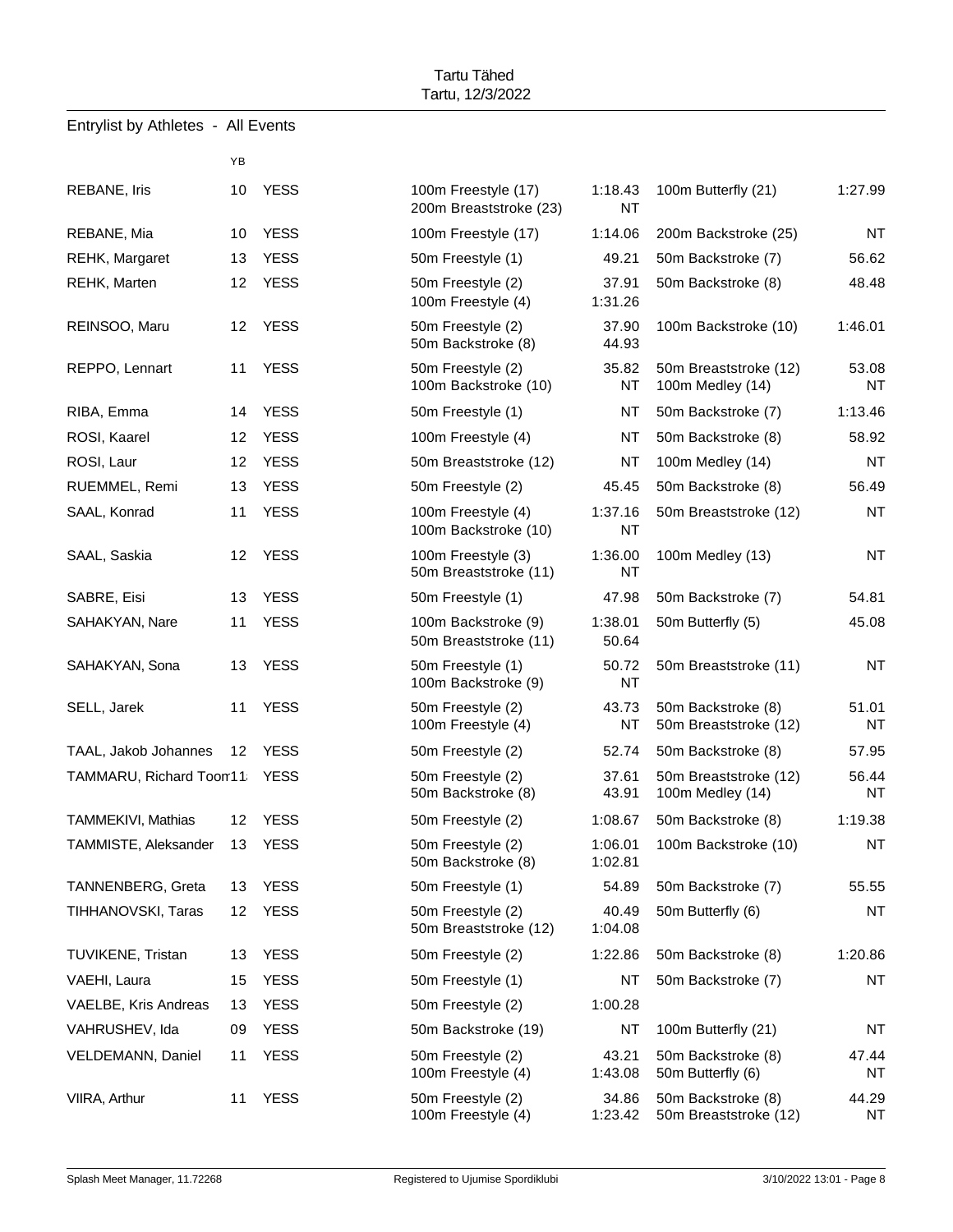|                             | YB |               |                                            |                    |                                             |                |
|-----------------------------|----|---------------|--------------------------------------------|--------------------|---------------------------------------------|----------------|
| VINOGRADINA, Erica          | 12 | <b>YESS</b>   | 50m Freestyle (1)<br>100m Freestyle (3)    | 44.26<br>1:43.15   | 50m Backstroke (7)<br>50m Breaststroke (11) | 54.70<br>54.93 |
| ILVES, Fredi                | 13 | <b>YESS</b>   | 50m Freestyle (2)<br>50m Backstroke (8)    | 54.49<br>56.10     | 50m Butterfly (6)                           | <b>NT</b>      |
| KAERSIN, Elsa Kirke         | 13 | <b>YESS</b>   | 50m Freestyle (1)<br>50m Backstroke (7)    | 1:02.46<br>1:13.74 | 50m Butterfly (5)                           | <b>NT</b>      |
| KAERSIN, Lenna Kaisa        | 15 | <b>YESS</b>   | 50m Freestyle (1)                          | 1:07.62            | 50m Backstroke (7)                          | 1:19.90        |
| KANN, Johannes              | 13 | <b>YESS</b>   | 50m Freestyle (2)<br>50m Backstroke (8)    | 47.78<br>1:01.07   | 50m Butterfly (6)                           | <b>NT</b>      |
| KORSAKOV, Ilja              | 13 | <b>YESS</b>   | 50m Freestyle (2)<br>50m Backstroke (8)    | 52.40<br><b>NT</b> | 50m Breaststroke (12)                       | <b>NT</b>      |
| KOVAL, Sofia                | 14 | <b>YESS</b>   | 50m Freestyle (1)<br>50m Backstroke (7)    | 1:07.25<br>1:16.28 | 50m Breaststroke (11)                       | <b>NT</b>      |
| KULL, Aron                  | 13 | <b>YESS</b>   | 50m Freestyle (2)<br>50m Backstroke (8)    | 48.26<br>56.70     | 50m Butterfly (6)                           | <b>NT</b>      |
| KUUSEVAELI, Kevin           | 13 | <b>YESS</b>   | 50m Freestyle (2)<br>50m Backstroke (8)    | 44.54<br>54.51     | 50m Butterfly (6)                           | 1:13.22        |
| LEIB, Richard               | 04 | <b>YESS</b>   | 50m Backstroke (20)                        | 31.95              | 200m Backstroke (26)                        | <b>NT</b>      |
| LIPPING, Sander             | 13 | <b>YESS</b>   | 50m Freestyle (2)                          | 53.70              | 50m Backstroke (8)                          | 1:14.69        |
| MARAN, Emma                 | 14 | <b>YESS</b>   | 50m Freestyle (1)<br>50m Backstroke (7)    | 1:03.25<br>1:06.60 | 50m Butterfly (5)                           | <b>NT</b>      |
| MINENKO, Ares               | 13 | <b>YESS</b>   | 50m Freestyle (2)<br>50m Backstroke (8)    | 1:01.06<br>1:10.14 | 50m Breaststroke (12)                       | <b>NT</b>      |
| PASHENKOV, Matvei           | 14 | <b>YESS</b>   | 50m Freestyle (2)<br>50m Backstroke (8)    | 40.28<br>51.56     | 50m Butterfly (6)                           | 48.02          |
| RAUDONEN, Alexander 14      |    | <b>YESS</b>   | 50m Freestyle (2)<br>50m Backstroke (8)    | 51.79<br>1:03.10   | 50m Breaststroke (12)                       | 1:10.90        |
| SHTAIDA, Daniel             | 13 | <b>YESS</b>   | 50m Freestyle (2)<br>50m Backstroke (8)    | 1:11.53<br>1:11.97 | 50m Breaststroke (12)                       | <b>NT</b>      |
| <b>TOMLINSON, Karl Erik</b> | 12 | <b>YESS</b>   | 50m Freestyle (2)<br>50m Backstroke (8)    | 49.00<br>57.51     | 50m Butterfly (6)                           | 1:11.17        |
| TRUMM, Rasmus               | 13 | <b>YESS</b>   | 50m Freestyle (2)                          | 58.43              | 50m Backstroke (8)                          | 1:09.41        |
| VAARD, Tristjan             | 13 | <b>YESS</b>   | 50m Freestyle (2)<br>50m Backstroke (8)    | 57.33<br>1:07.57   | 50m Breaststroke (12)                       | <b>NT</b>      |
| VERNER, Oleg                | 13 | <b>YESS</b>   | 50m Freestyle (2)                          | 1:05.48            | 50m Backstroke (8)                          | 1:10.72        |
| GOOS, Miia                  | 10 | <b>BYAKKO</b> | 100m Freestyle (17)<br>50m Backstroke (19) | NT<br>NT           | 50m Breaststroke (15)                       | <b>NT</b>      |
| KAMBER, Mirell              | 10 | <b>BYAKKO</b> | 100m Freestyle (17)<br>50m Backstroke (19) | NT<br>NT           | 50m Breaststroke (15)                       | <b>NT</b>      |
| KUKK, Lenne                 | 08 | <b>BYAKKO</b> | 100m Freestyle (17)<br>50m Backstroke (19) | NT<br>NT           | 50m Breaststroke (15)                       | <b>NT</b>      |
| KUMM, Annegrete             | 11 | <b>BYAKKO</b> | 100m Freestyle (3)                         | NT                 | 50m Backstroke (7)                          | <b>NT</b>      |
| PENSA, Anna-Elise           | 08 | <b>BYAKKO</b> | 100m Freestyle (17)<br>50m Backstroke (19) | NT<br>NT           | 50m Breaststroke (15)                       | <b>NT</b>      |